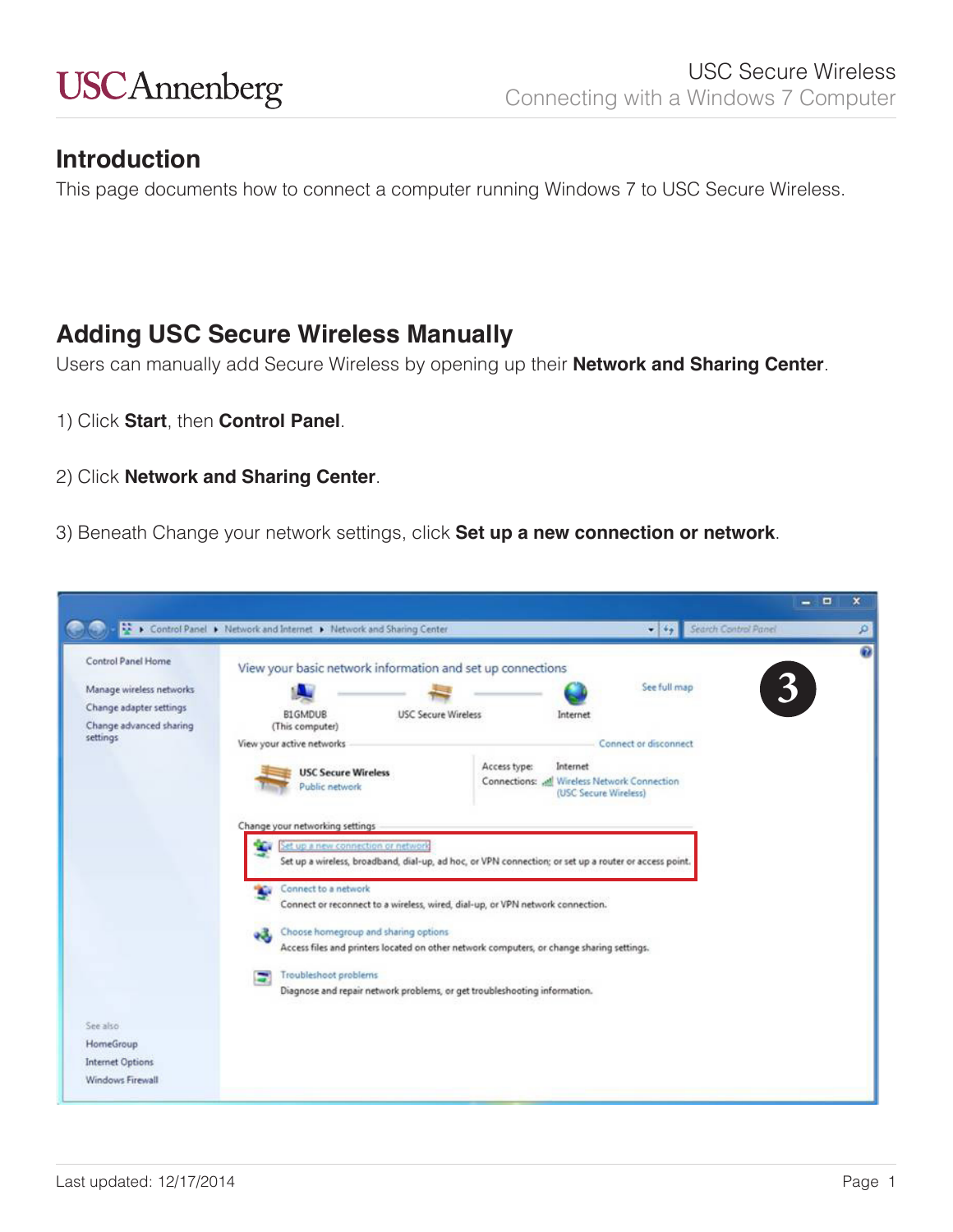#### 4) Select **Manually connect to a wireless network** and then click **Next**.

|                                                                                                                  | Control Panel > Network and Internet > Network and Sharing Center                                                                                                                                                                                                                                                           | Search Control Panel<br>$-151$                   |  |
|------------------------------------------------------------------------------------------------------------------|-----------------------------------------------------------------------------------------------------------------------------------------------------------------------------------------------------------------------------------------------------------------------------------------------------------------------------|--------------------------------------------------|--|
| Control Panel Home<br>Manage wireless networks<br>Change adapter settings<br>Change advanced sharing<br>settings | View your basic network information and set up connections<br><b>USC Secure Wireless</b><br><b>B1GMDUB</b><br>Internet<br>(This computer)                                                                                                                                                                                   | See full map<br>$\overline{4}$                   |  |
|                                                                                                                  | View your active networks<br><b>Service: Milled</b><br>Set Up a Connection or Network<br>Choose a connection option<br>Connect to the Internet<br>Set up a wireless, broadband, or dial-up connection to the Internet.<br>Set up a new network                                                                              | Connect or disconnect<br>$^{22}$<br>$\mathbf{m}$ |  |
| See also<br>HomeGroup<br><b>Internet Options</b>                                                                 | Configure a new router or access point.<br>Manually connect to a wireless network<br>Connect to a hidden network or create a new wireless profile.<br>Connect to a workplace<br>Set up a dial-up or VPN connection to your workplace.<br>Set up a dial-up connection<br>Connect to the Internet using a dial-up connection. |                                                  |  |

5) Enter the following information into the window that pops up:

- Network Name: USC Secure **Wireless**
- Security Type: WPA2-Enterprise
- Encryption Type: AES
- Ensure that Start this connection automatically is selected.

|                  | Enter information for the wireless network you want to add                    |  |
|------------------|-------------------------------------------------------------------------------|--|
| Network name:    | <b>USC Secure Wireless</b>                                                    |  |
| Security type:   | <b>WPA2-Enterprise</b>                                                        |  |
| Encryption type: | AES                                                                           |  |
| Security Key:    | Hide characters                                                               |  |
|                  | V Start this connection automatically                                         |  |
|                  | Connect even if the network is not broadcasting                               |  |
|                  | Warning: If you select this option, your computer's privacy might be at risk. |  |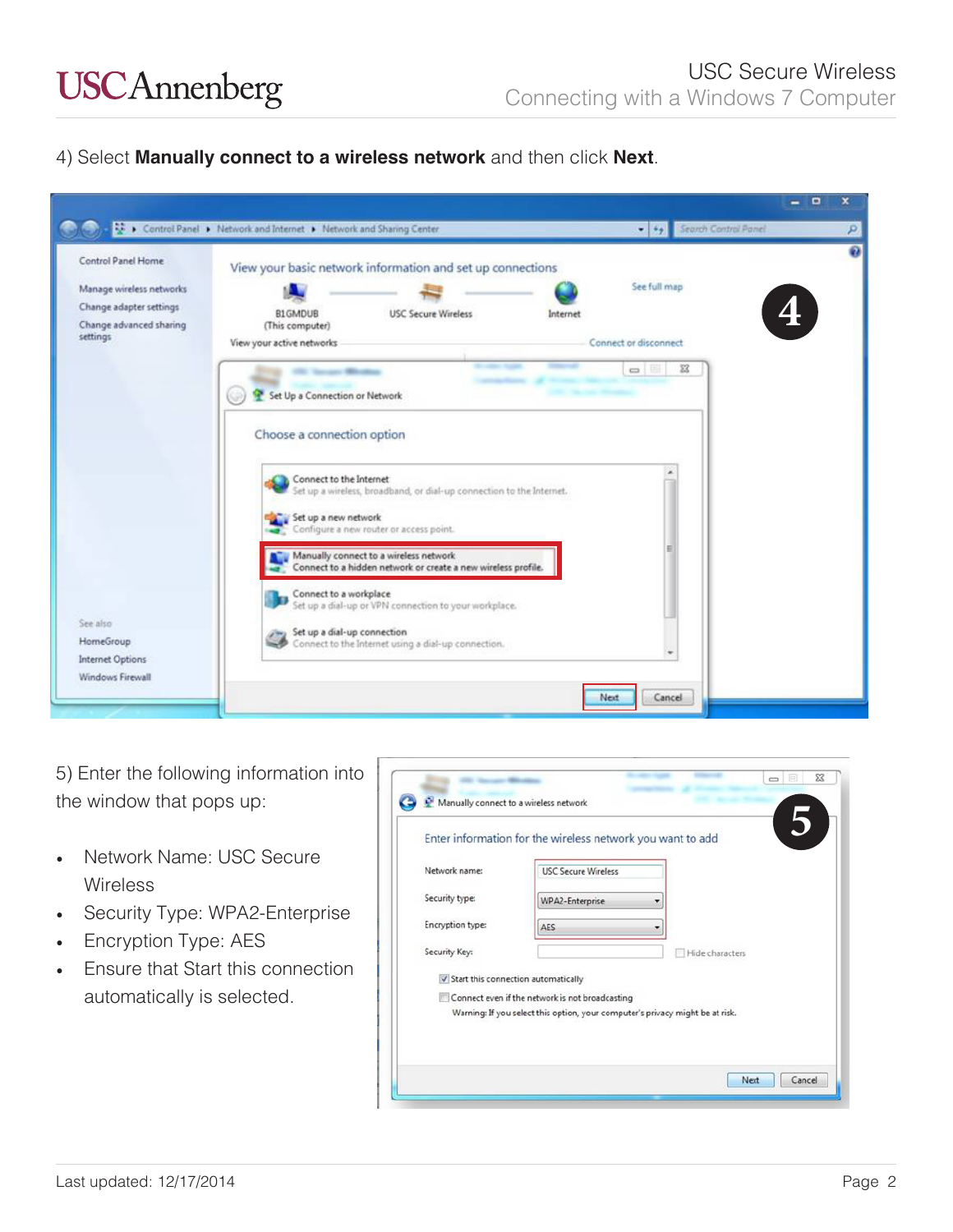6) Click **Next**. There will be a confirmation message verifying USC Secure Wireless has been added.

### **Configuring the Authentication Method**

Users on Windows 7 often have difficulty connecting to secure wireless because of the default authentication method. This is a result of Windows 7 attempting to use the user's local credentials on their computer to authenticate for USC Secure Wireless. An indication of this happening is when users attempt to connect to Secure Wireless, but are never asked to input their username or password. Luckily, users can manually configure the authentication method by taking the steps below.

### 7) Right-click **USC Secure Wireless**, and select **Properties.**

8) Click the **Security** tab in the Network Properties window that pops up. Confirm that the network authentication method says **Microsoft: Protected EAP (PEAP)**, and then select **Settings**.

| Connection       | Security           |                                                                                        |
|------------------|--------------------|----------------------------------------------------------------------------------------|
| Security type:   |                    | WPA2-Enterprise                                                                        |
| Encryption type: |                    | <b>AES</b>                                                                             |
|                  |                    | Choose a network authentication method:<br>Microsoft: Protected EAP (PEAP)<br>Settings |
|                  |                    | Remember my credentials for this connection each                                       |
|                  | time I'm logged on |                                                                                        |
|                  | Advanced settings  |                                                                                        |

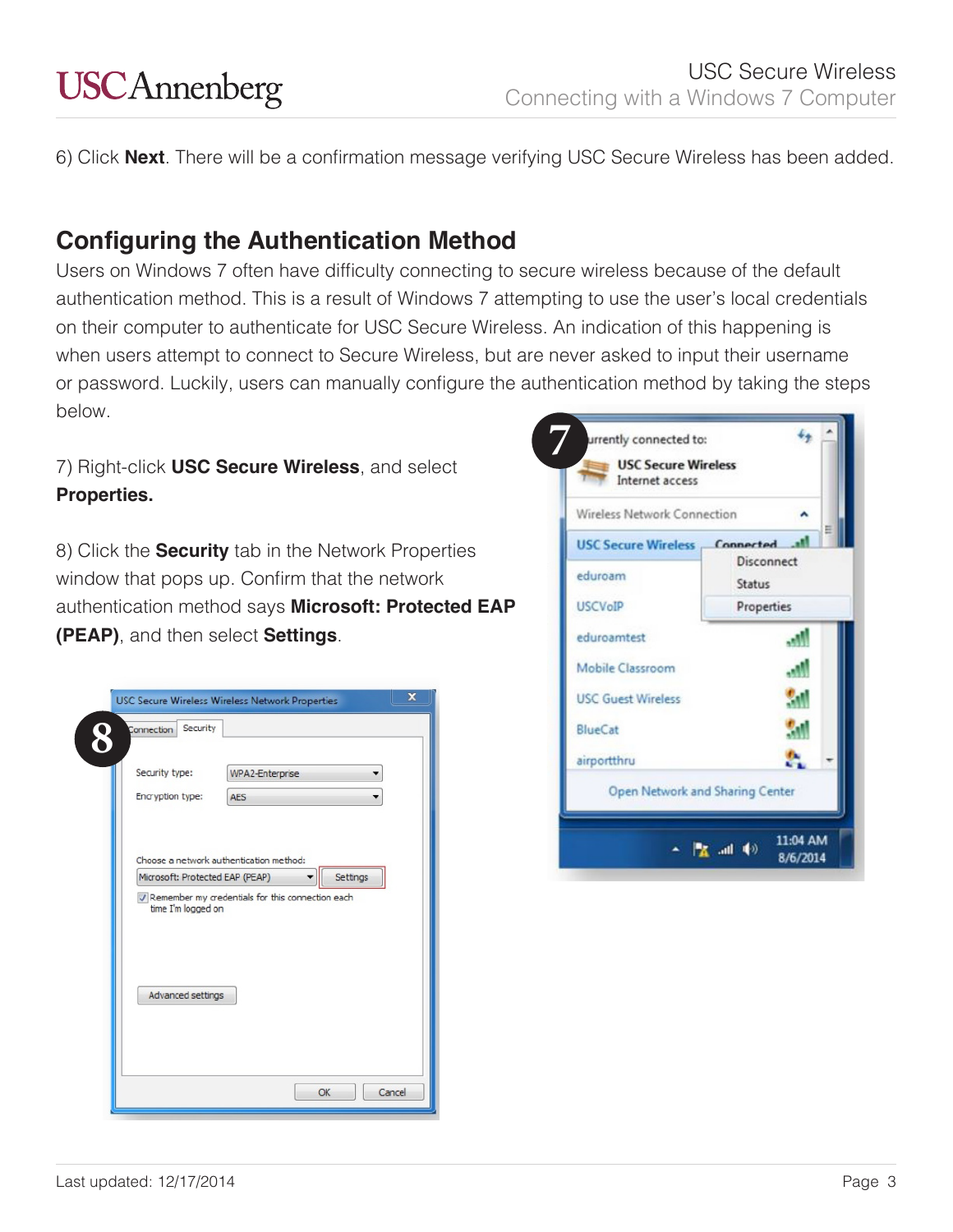9) This will open up the protected EAP properties. Verify with the user that the Authentication Method says Secured Password (EAP-MSCHAP v2), and then select **Configure**.

| $\mathbf{x}$<br><b>Protected EAP Properties</b>                                                                                                                  |
|------------------------------------------------------------------------------------------------------------------------------------------------------------------|
| When connecting:                                                                                                                                                 |
| V Validate server certificate                                                                                                                                    |
| Connect to these servers:                                                                                                                                        |
| controller.usc.edu                                                                                                                                               |
|                                                                                                                                                                  |
| <b>Trusted Root Certification Authorities:</b>                                                                                                                   |
| Microsoft Root Certificate Authority                                                                                                                             |
| Microsoft Root Certificate Authority 2011                                                                                                                        |
| Thawte Premium Server CA                                                                                                                                         |
| Thawte Premium Server CA                                                                                                                                         |
| V thawte Primary Root CA<br>Ξ                                                                                                                                    |
| Thawte Timestamping CA                                                                                                                                           |
| VeriSign Class 3 Public Primary Certification Authority - G5                                                                                                     |
| m.                                                                                                                                                               |
| Do not prompt user to authorize new servers or trusted<br>certification authorities.<br>Select Authentication Method:                                            |
| Secured password (EAP-MSCHAP v2)<br>Configure                                                                                                                    |
| V Enable Fast Reconnect<br><b>Enforce Network Access Protection</b><br>Disconnect if server does not present cryptobinding TLV<br><b>Enable Identity Privacy</b> |
| Cancel<br>OK                                                                                                                                                     |

10) The EAP MSCHAP V2 Properties window will appear. Uncheck the box next to "**Automatically use my Windows logon name and password**." Click **OK**.

| When connecting: |                                                                                                                  |
|------------------|------------------------------------------------------------------------------------------------------------------|
|                  | 10<br>Validate server certificate                                                                                |
|                  | Connect to these servers:                                                                                        |
|                  | controller.usc.edu                                                                                               |
|                  | Trusted Root Certification Authorities:                                                                          |
|                  | Microsoft Root Certificate Authority                                                                             |
|                  | 23<br><b>EAP MSCHAPv2 Properties</b>                                                                             |
|                  | When connecting:<br>Automatically use my Windows logon name and<br>password (and domain if any).<br>OK<br>Cancel |
|                  | Select Authentication Method:<br>Secured password (EAP-MSCHAP v2)<br>Configure                                   |